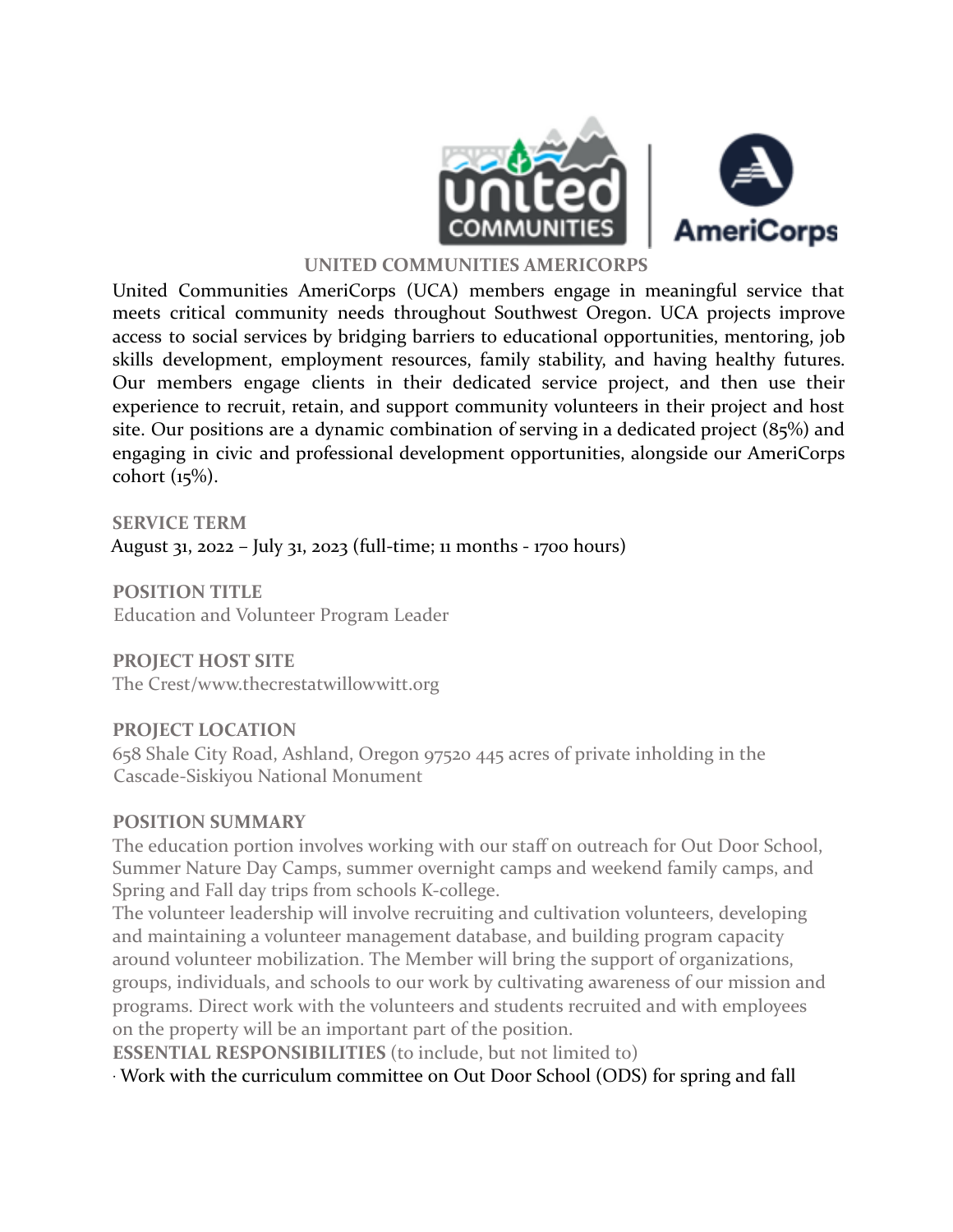curriculum, recruiting school classes for the programs, obtain supplies and materials needed for this program, oversee the programs along with our Program Coordinator ∙ Write the monthly Newsletter and post

∙ Develop core of the Standard Operating Procedures for developing programs ∙ Assist with marketing summer programs

- ∙ Develop database, forms, and policies for volunteer recruitment, management, and maintenance, including risk assessment, role descriptions, and progress assessment tools
- ∙ Maintain database of community organizations that support and work with volunteer groups
- ∙ Do outreach and speaking with community organizations and schools to recruit support and volunteers

∙ Recruit and train volunteers for fundraising events to support The Crest ∙ Join the family of staff at The Crest and its site, Willow-Witt Ranch ∙ Implement and/or develop systems to inform Effective Volunteer Management Practices (EVMPs).

∙ Complete and submit all necessary UCA paperwork and reports in a timely manner. ∙ Attend and complete all UCA training and service requirements including orientation, trainings, team meetings, and National Days of Service (Make a Difference Day, MLK Jr. Day, and a June Service Event).

- ∙ Wear AmeriCorps apparel and/or appropriate identifiers while performing service or attending official events.
- ∙ Lead current volunteer work parties

## **MARGINAL RESPONSIBILITIES** (to include, but not limited to)

∙ Join and assist in management of service-learning projects: these usually involve wetland restoration, trail building, small-scale forestry work (no chainsaws) ∙ Assist at camps and environmental education programs

- ∙ Assist with small scale building projects related to environmental education and conservation
- ∙ Assist fundraising efforts/events to support conservation and programs of The Crest

## **POSITION REQUIREMENTS**

∙ Strong IT skills, inducing database development and management ∙ Interest in recruiting and supporting volunteers and in community organizing/recruiting

- ∙ Ability to work within flexible hours
- ∙ Self-motivated, independent, creative worker who enjoys people, whether working with others or alone
- ∙ Strong organizational and time-management skills
- ∙ Ability to communicate effectively and professionally in writing, public speaking and personal communication
- ∙ Must have reliable vehicle; personal vehicle is required for service activities and mileage reimbursement is provided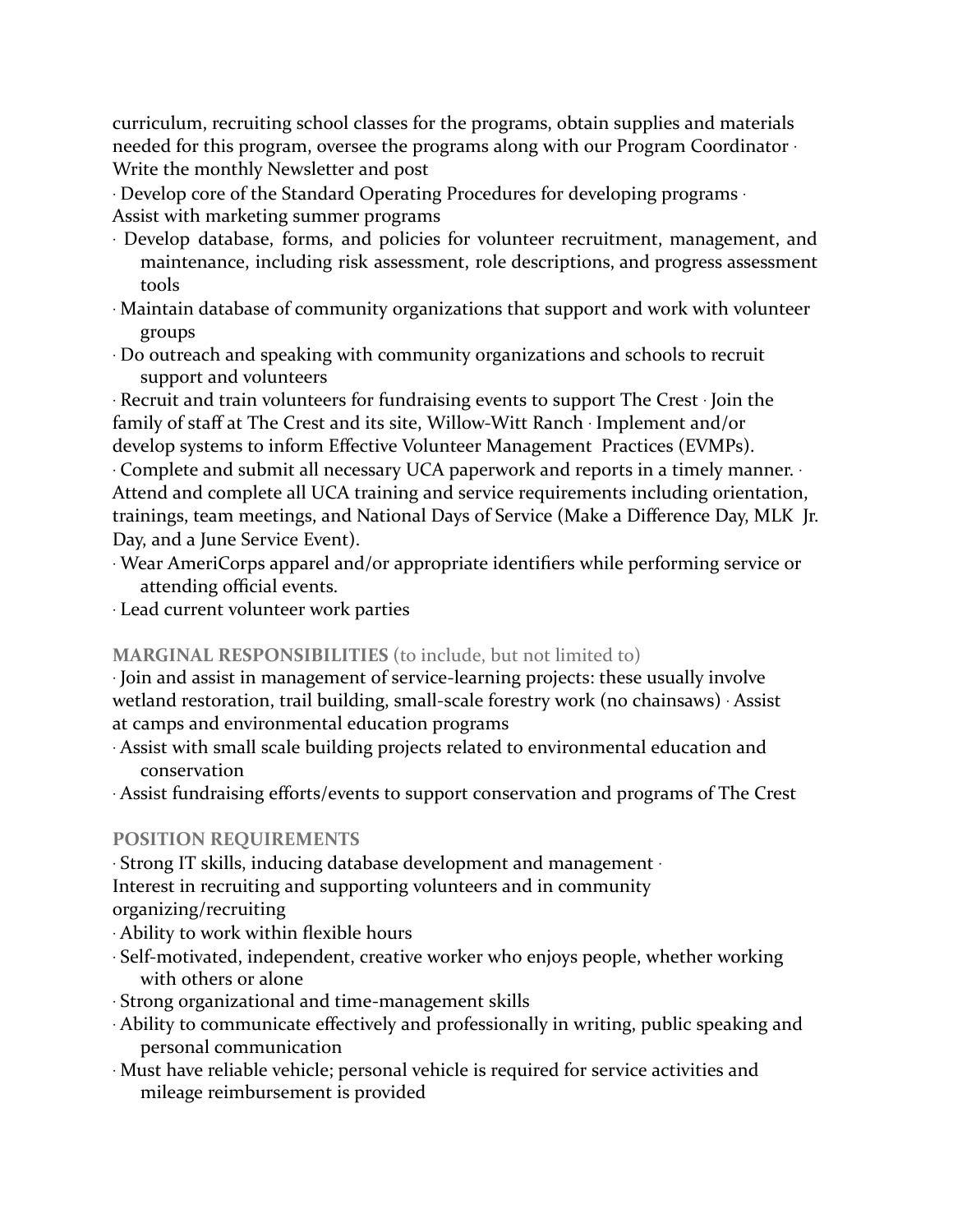- ∙ Must have valid driver's license, clean driving record, and ability to provide documentation
- ∙ Complete vaccination against coronavirus disease 2019 (also known as COVID-19) is required, because this position requires in-person service activities and is student and/or visitor facing
- ∙ 17 years of age or older, at the beginning of service term.
- ∙ U.S. citizen, national or lawful permanent resident.
- ∙ Possession of a high school diploma or equivalent, or commit to earning one prior to receiving an education award.

∙ Ability to commit to the full term of service for which they are applying. ∙ Must successfully pass a National Service Criminal History Check provided through UCAN and/or Project Host Site.

∙ Regular and reliable attendance.

∙ Have not previously served four terms in an AmeriCorps\*State or National program. Members are only eligible for the equivalent of two full-time education awards in their lifetime. Applicants must disclose if they have ever been removed for cause from any national service program.

## **PREFERRED QUALIFICATIONS**

∙ Bachelor's degree in Environmental Science, Communications, or Education ∙

Fluency in Spanish is helpful, not necessary

- ∙ Experience in recruiting and supporting volunteers
- ∙ Experience with development, management, and maintenance of database ∙

Experience and facility in public speaking

∙ Working knowledge of all social media platforms, including ability to post, boost, advertise

# **SERVICE CONDITIONS**

∙ Shared office space, restroom and kitchenette. Access to farm and property. Public speaking engagements at meetings and leading tours for organizations, schools, and groups. Will also occasionally work outdoors in sun, rain, or possible snow with children and adults in environmental and conservation education. Ability to work remotely from home if needed.

# **PHYSICAL & INTELLECTUAL DEMANDS**

- ∙ The outdoors work may not be physically accessible to all people of all abilities. Office is accessible and adaptable.
- ∙ We are seeking an inquisitive, adaptable, and outgoing person who works well alone and with others. The position will include outreach to community organizations, schools, and students.
- ∙ A reasonable amount of driving is required

## **EQUIPMENT USED**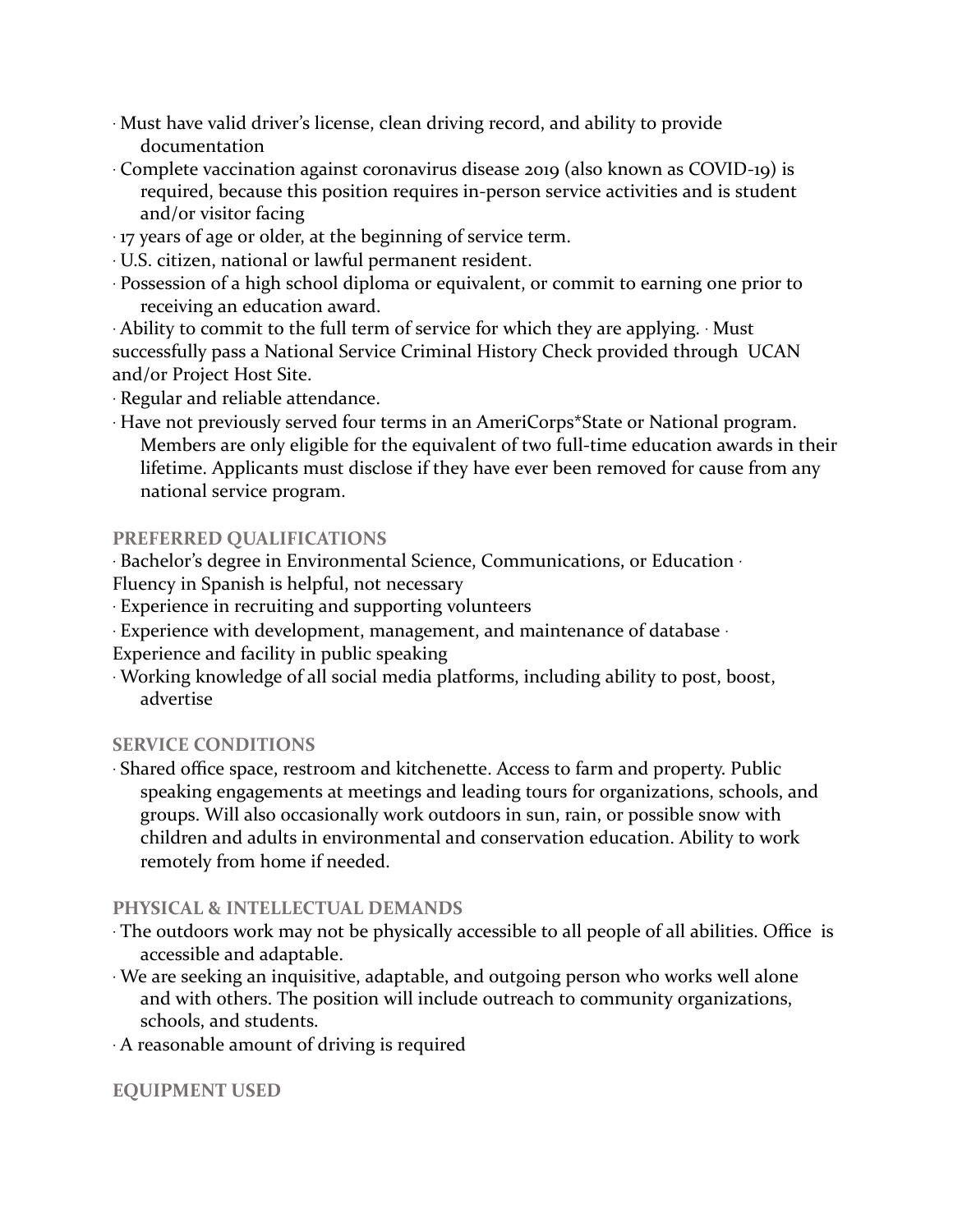∙ Standard office equipment, computer, printer, scanner, telephone, etc. ∙ Standard pruning tools, light forestry tools, shovels. No chainsaw use. ∙ Vehicles

#### **TRANSPORTATION INFORMATION**

∙ The site is 12 miles from nearest town (Ashland, OR) and requires good transportation to get to and from work. All-wheel drive or 4-wheel drive is helpful. The site has snow on the road typically November through May, but climate change has made that unpredictable. The hosts can work with the AmeriCorps Member to access snowy roads for approximately 4 miles of road. Personal vehicle is occasionally required for service activities and mileage reimbursement will be provided.

#### **MEMBER BENEFITS INCLUDE**

- ∙ \$16,502\* living allowance paid over the 11-month service term (approx. \$1,500 monthly, before taxes).
- ∙ \$6,495.00 education award upon successful completion of the term of service which can be used to repay qualified student loans or for further education in an accredited institution of higher learning, vocational or trade schools. The education award is taxed in the year that it is used. Members that are 55 and older may transfer the award to one child or grandchild.
- ∙ May be eligible for Loan Forbearance & Interest Accrual Repayment on qualified loans (after successful completion of a term of service, AmeriCorps will pay the accrued interest on qualified loans, which is taxable).
- ∙ Basic medical insurance (covers members only, not dependents; vision and dental not included).
- ∙ Child care allowance for those who qualify.
- ∙ Reimbursement for service related travel is \$0.58 per mile up to \$200/month ∙

Professional development, trainings and networking opportunities *\*Living allowance is based on federal funding and may change prior to a members start date*.

## **EQUITY & INCLUSION**

UCA values diversity and seeks to provide an inclusive space that rejects intolerance. Qualified individuals with disabilities and those from diverse backgrounds are strongly encouraged to apply. UCA is an AA/EEO employer. UCA provides reasonable accommodations for qualified individuals and conducts all activities in fully accessible settings.

**HOW TO APPLY**